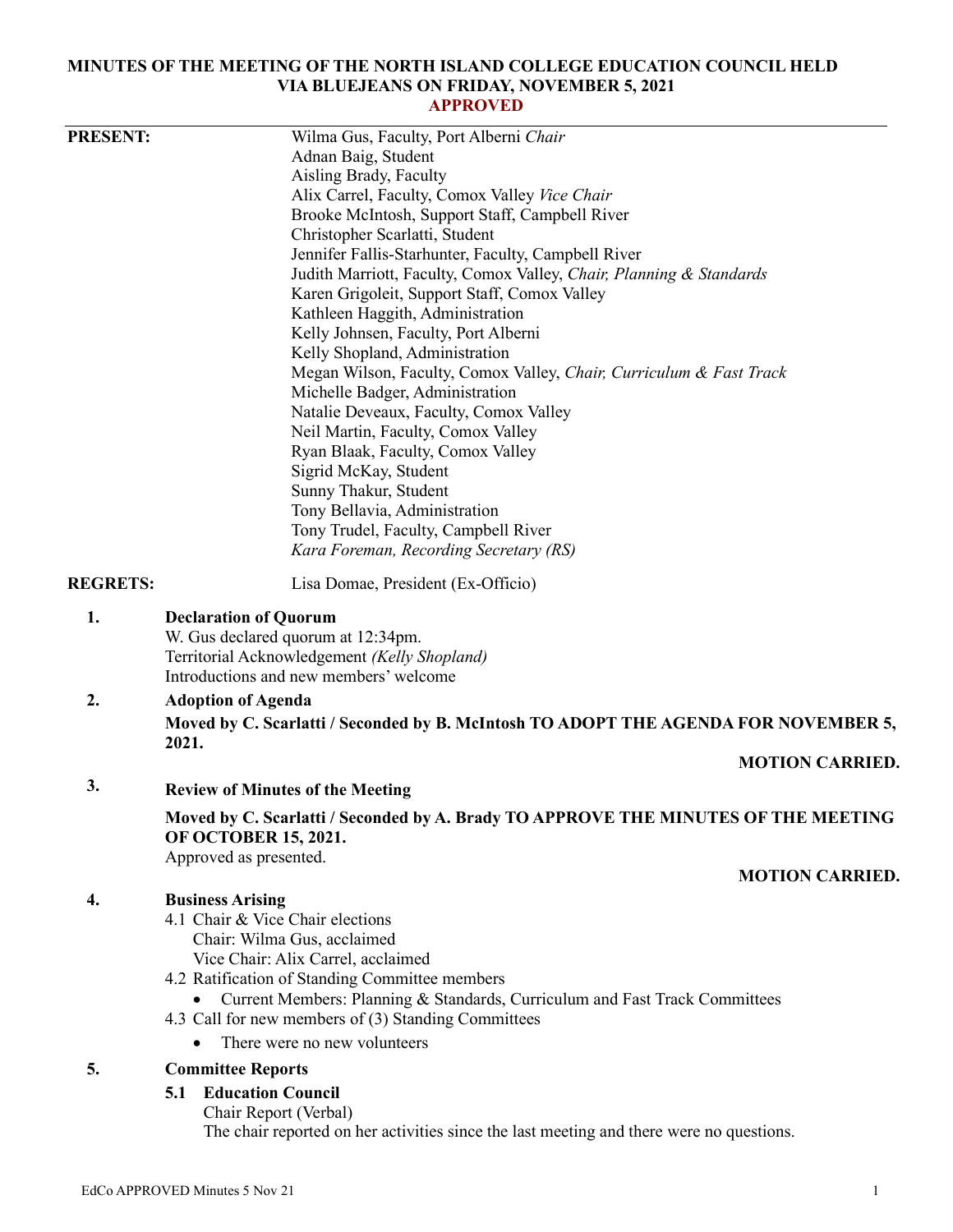## **5.2 Planning and Standards Committee**

Chair Report (Verbal)

The chair reported that the committee didn't have a meeting in October. She expects to have a policy ready for review at the November 19<sup>th</sup> meeting.

**5.3 Curriculum Committee -** Minutes of October 22, 2021

# **Accessible Learning**

*Items 5.3.1 & 5.3.2 were taken together*

- **5.3.1 Program Revision – Employment Transition**
- **5.3.2 Program Revision – Practical Academics for the Workplace (PAW)**
	- **Moved by M. Wilson / Seconded by J. Marriott TO APPROVE THE PROGRAM REVISIONS.**

# **EFFECTIVE/START DATE: FA 2022**

*Discussion:*

There was confusion about the Admission Requirements on both programs: admission to a department or program? It was agreed this should go back to the department for clarification and be returned to EdCo in December in order to make the 2022 calendar deadline.

# **Revisions Needed**

*Admission Requirements* Get clarification from the department

### **MOTION DEFEATED.**

## *Items 5.3.3 & 5.3.4 were taken together*

- **5.3.3 Course Revision – AED 056 Workplace Safety Literacy**
- **5.3.4 Course Revision – AED 058 Workplace Literacy**

# **Moved by M. Wilson / Seconded by C. Scarlatti TO APPROVE THE COURSE REVISIONS.**

# **EFFECTIVE/START DATE: FA 2022**

*Discussion:*

Clarification is needed from the department. Revised documents will be returned to the December EdCo meeting.

#### **Revisions Needed**

*Prerequisites*

• **Clarify** if this should read Admission to (Dept or Program) or None?

*Additional Information (RS)*

• Move this section above Instructor Qualifications.

*AED 056 – Course Content*

• **Clarify** if  $4^{th}$  &  $5^{th}$  bullets are redundant.

*Learning Outcomes (RS)*

- Add "will be able to:"
- Remove #6

#### **MOTION DEFEATED.**

### **Business Administration**

# **5.3.5 Course Revision – BUS 247 The Canadian Securities Course**

**Moved by M. Wilson / Seconded by C. Scarlatti TO APPROVE THE COURSE REVISION.**

# **EFFECTIVE/START DATE: FA 2022**

## *Discussion:*

Concern was expressed about the lack of Math prerequisites. Clarification is required. Revised documents will be returned to the December EdCo meeting.

# **Revisions Needed**

*Prerequisites:*

- **Clarify** no math prerequisite? MAT 230 or 234 recommended *Course Content (RS)*
- Remove unnecessary upper case letters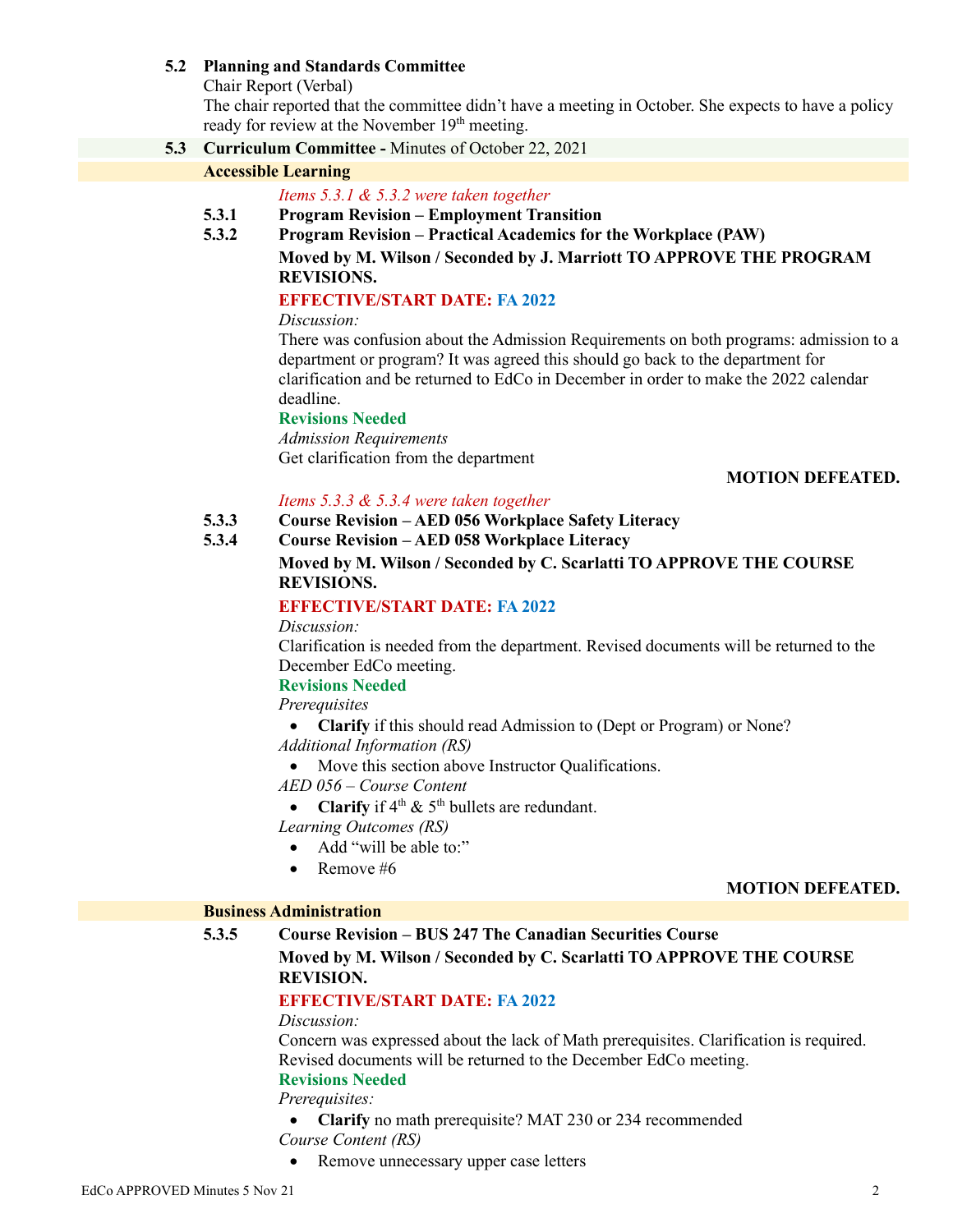*Learning Outcomes (RS)*

• Remove #4

*Student Evaluation (RS)*

• Add standard language

*Additional Information (RS)*

- Move section above Instructor Qualifications
- Change "successfully write" to "pass" and "that BUS 247 is enrolled..." to "that the student is enrolled in BUS 247"

### **MOTION DEFEATED.**

# **Digital Design & Development**

**5.3.6 Course Revision – DGL 105 Digital Graphics Moved by M. Wilson / Seconded by C. Scarlatti TO APPROVE THE COURSE REVISION. EFFECTIVE/START DATE: FA 2022 No Revisions**

**MOTION CARRIED.**

#### **Fine Arts**

#### *Items 5.3.7 & 5.3.8 were taken together*

- **5.3.7 Course Revision – FIN 200 Video + Sound 1**
- **5.3.8 Course Revision – FIN 201 Video + Sound 2**

# **Moved by M. Wilson / Seconded by N. Deveaux TO APPROVE THE COURSE REVISIONS.**

# **EFFECTIVE/START DATE: FA 2022**

**Revisions Needed**

# *FIN 200*

*Description (RS)*

• Add "Students will" to begin  $2<sup>nd</sup>$  sentence

*Prerequisites*

• **Clarification** with Student Records needed about which courses should be included. *Course Content (RS)*

- Move "and presentation" to follow "editing"
- *FIN 201*

*Prerequisites*

• Same **Clarification** needed

*Learning Outcomes (RS)*

- Add "successful" to stem sentence
- #5; add space after "producer"

#### **MOTION CARRIED.**

### **Humanities & Social Sciences**

## **5.3.9 Course Revision – ENG 170 Writing Digital Content**

## **Moved by M. Wilson / Seconded by C. Scarlatti TO APPROVE THE COURSE REVISION.**

## **EFFECTIVE/START DATE: FA 2022**

#### **Revisions Needed**

*Prerequisites*

- **Clarification** with Student Records needed about which courses should be included. *Learning Outcomes (RS)*
	- Add "successful" to stem sentence
	- #4; lower case on "write"

*Student Evaluation (RS)*

- Add standard language
- Remove percentages

## **MOTION CARRIED.**